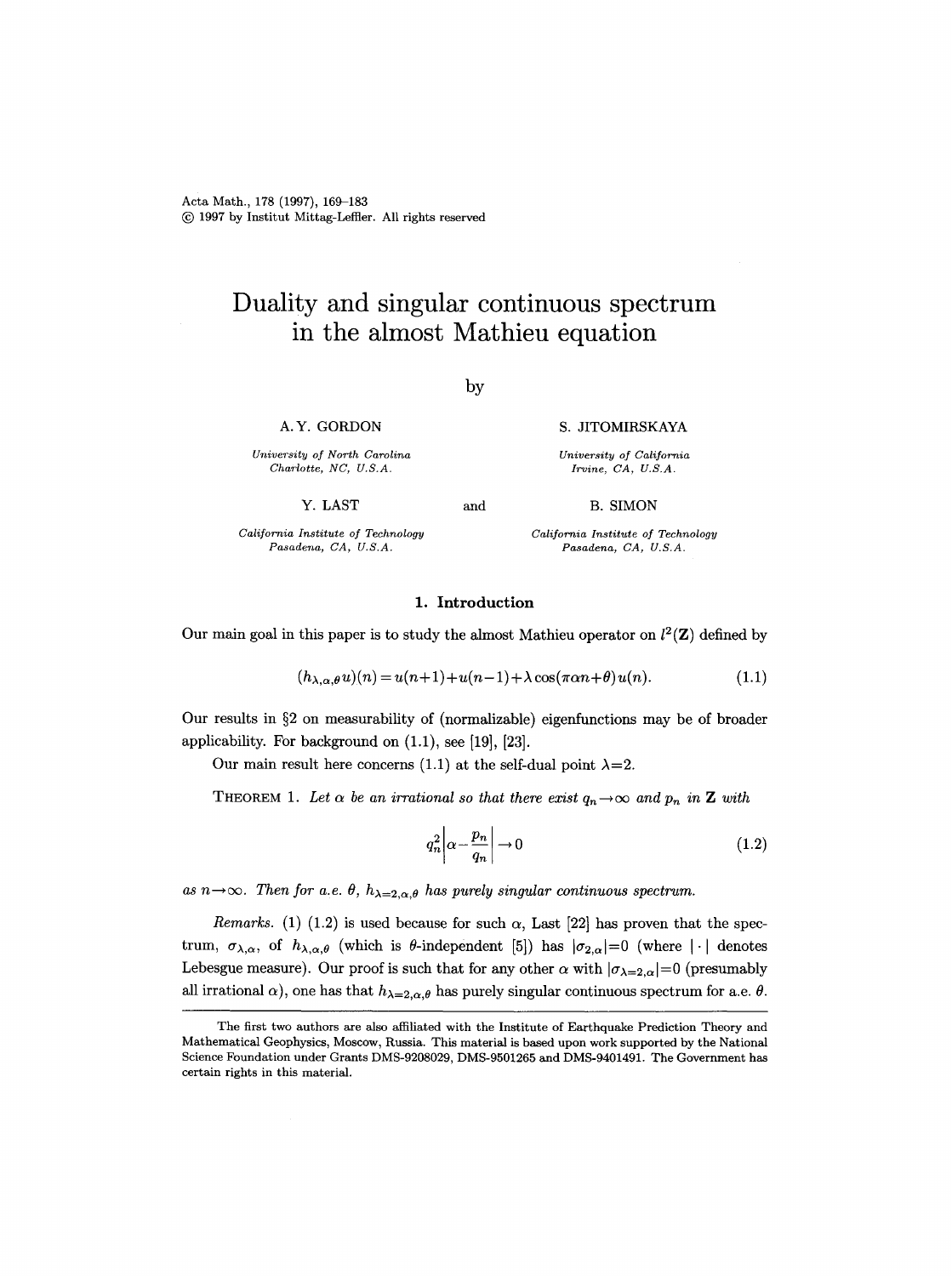Prior to [22], Helffer-Sjöstrand [17] have shown  $|\sigma_{2,\alpha}|=0$  for a set of  $\alpha$ 's having all quotients of their continued fraction expansion sufficiently large. While this set is nowhere dense and of zero Lebesgue measure, it includes some  $\alpha$ 's for which (1.2) does not hold.

(2) The set of  $\alpha$ 's for which (1.2) holds is a dense  $G_{\delta}$  whose complement has Lebesgue measure 0, that is, (1.2) is generic in both Baire and Lebesgue sense. Although we do not describe the a.e.  $\theta$  explicitly, the set with singular continuous spectrum contains a dense  $G_{\delta}$  [20], so it is also generic in both Baire and Lebesgue sense.

(3) Delyon [11] proved that  $h_{\lambda=2,\alpha,\theta}$  has no eigenfunctions belonging to  $l^1$  (for any  $\alpha$  and  $\theta$ ). More recently, Chojnacki [8] has proven that  $h_{\lambda=2,\alpha,\theta}$  must have at least some continuous spectrum (for all  $\alpha$ 's and a.e.  $\theta$ ). His result does not contradict, however, the possibility of mixed (overlapping continuous and p.p.) spectrum. We note that the absence of absolutely continuous spectrum is obvious whenever the spectrum has zero Lebesgue measure.

While Theorem 1 is our main result, we also prove

THEOREM 2. If  $\alpha$  is irrational and  $\lambda$  is such that  $h_{4/\lambda,\alpha,\theta}$  has only p.p. spectrum *for a.e.*  $\theta$ *, then*  $h_{\lambda,\alpha,\theta}$  *has purely a.c. spectrum for a.e.*  $\theta$ *.* 

*Remarks.* (1) It is known that if  $\alpha$  has good Diophantine properties, then for  $\lambda < \frac{4}{15}$ ,  $h_{4/\lambda,\alpha,\theta}$  has only p.p. spectrum [18] (see [27], [14], [16] for earlier results). For such  $\alpha,\lambda$ , we conclude purely a.c. spectrum of  $h_{\lambda,\alpha,\theta}$  for a.e.  $\theta$ .

(2) Existence of some a.c. spectrum for small  $\lambda$  and Diophantine  $\alpha$  has been proven by Bellissard, Lima and Testard [6], who applied ideas earlier developed by Dinaburg-Sinai [12] and Belokolos [7]. Such existence (but not necessarily purely a.c. spectrum) is now known for all  $\lambda$ <2 and all  $\alpha$ ,  $\theta$  [15], [21]. Purely a.c. spectrum for (unspecified) small  $\lambda$  and Diophantine  $\alpha$  has been proven by Chulaevsky and Delyon [9] using duality. Their proof uses detailed information from Sinai's proof of localization [27].

We also provide a new proof of

THEOREM 3. If  $\alpha$  is irrational and  $\lambda < 2$ , then for a.e.  $\theta$ ,  $h_{\lambda,\alpha,\theta}$  has no point spec*trum.* 

*Remark.* Delyon [11] has proven that there is no point spectrum for all  $\theta$ , which is strictly stronger. Moreover, his proof is much simpler. Our proof has a certain methodological advantage in that we don't explicitly use the positivity of the Lyapunov exponent for the dual model.

Our proof of Theorems 1-3 depends on a precise version of Aubry duality [2], [3]. Recall that one way to understand duality is to note the following: Suppose that  $a_n$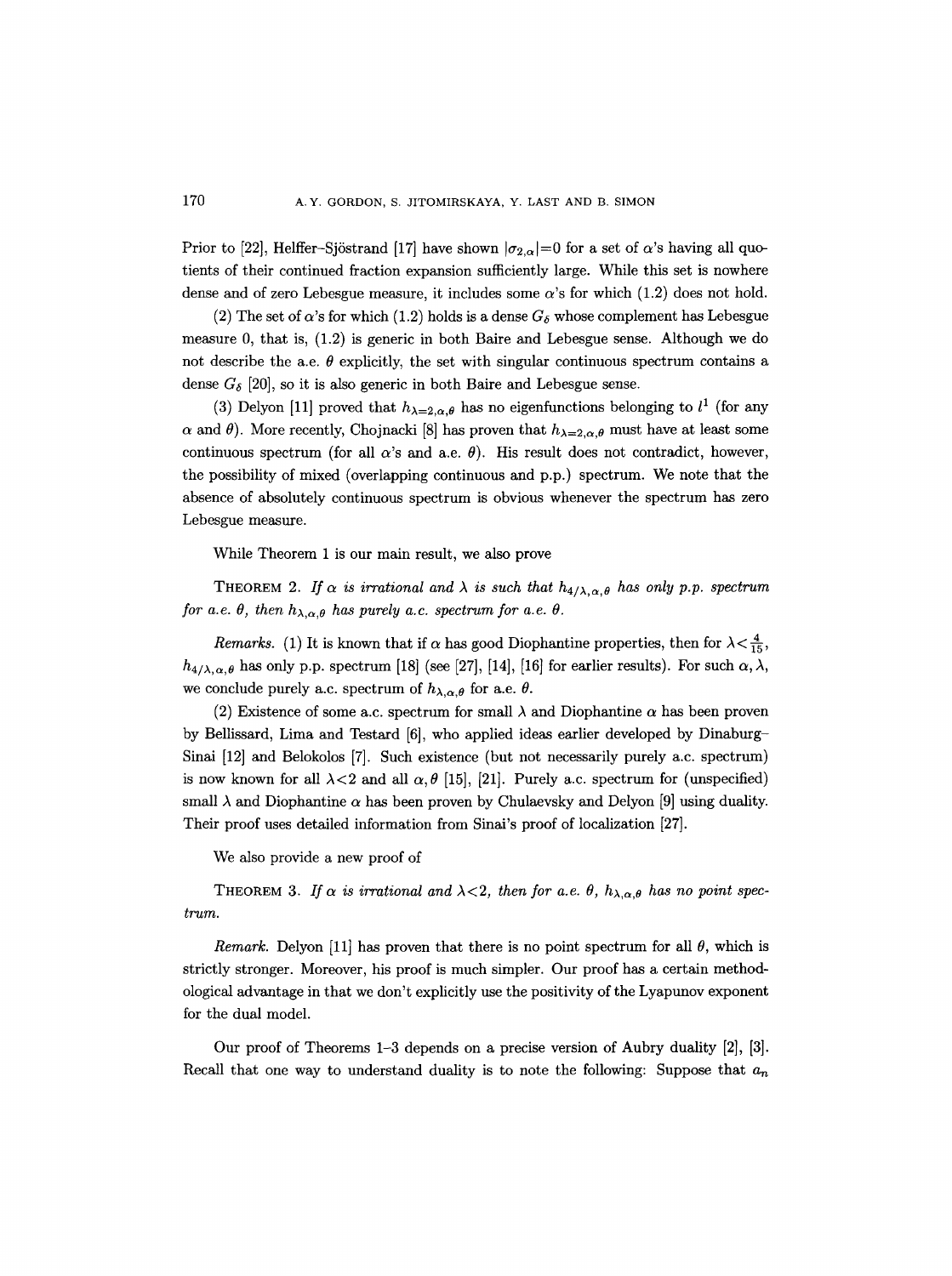solves

$$
a_{n+1} + a_{n-1} + \lambda \cos(\pi \alpha n + \theta) a_n = E a_n \tag{1.3}
$$

with  $a_n \in l^1$ . Define

$$
\varphi(x) = \sum a_n e^{i(\pi \alpha n + \theta)x},\tag{1.4}
$$

which is continuous on R with

$$
\varphi\left(x+\frac{2}{\alpha}\right) = e^{2i\theta/\alpha}\varphi(x). \tag{1.5}
$$

For any  $\eta$ , the sequence

$$
u(n) = \varphi\left(n + \frac{\eta}{\pi \alpha}\right) \tag{1.6}
$$

is seen to obey

$$
u(n+1) + u(n-1) + \frac{4}{\lambda} \cos(\pi \alpha n + \eta) u(n) = \frac{2E}{\lambda} u(n)
$$
 (1.7)

by manipulating (1.4). Thus, nice enough normalizable eigenfunctions at  $(\lambda, E)$  yield Bloch waves at  $(4/\lambda, 2E/\lambda)$  for h and, conversely, nice enough Bloch waves (regularity of  $\varphi$  implies decay of the Fourier coefficients  $a_n$  in (1.4)) yield normalizable eigenfunctions.

If we slough over what "nice enough" means, we have naive duality:

- (D1) point spectrum at  $\lambda \Rightarrow$  a.c. spectrum at  $4/\lambda$ ,
- (D2) a.c. spectrum at  $\lambda \Rightarrow$  point spectrum at  $4/\lambda$ ,
- (D3) s.c. spectrum at  $\lambda \Rightarrow$  s.c. spectrum at  $4/\lambda$ ,

where the last statement follows from the first two.

The surprise in Last [21] is that this naive expectation is false. There exist  $\alpha$ (Liouville numbers) for which the spectrum for  $\lambda > 2$  is purely singular continuous, but the spectrum for  $\lambda < 2$  has an a.c. component. Thus, (D2) need not be true. In a sense, the main result of the paper is that (D1) is still true. More explicitly, we show that the dual of point spectrum is a.c. spectrum, in the sense that some p.p. spectrum for  $\lambda$  implies some a.c. spectrum for  $4/\lambda$ , and only p.p. spectrum for  $\lambda$  implies only a.c. spectrum for  $4/\lambda$ . This strengthens Chojnacki's result [8], which shows (in a more general context, though) that the dual of point spectrum is continuous spectrum (but not necessarily a.c. spectrum).

Thus, there is a kind of more precise duality for the almost Mathieu operator:

- (D1') point spectrum at  $\lambda \Rightarrow$  a.c. spectrum at  $4/\lambda$ ,
- (D2') a.c. spectrum at  $\lambda \Rightarrow$  point or s.c. spectrum at  $4/\lambda$ ,
- (D3') s.c. spectrum at  $\lambda \Rightarrow$  a.c. spectrum (or s.c. spectrum) at  $4/\lambda$ .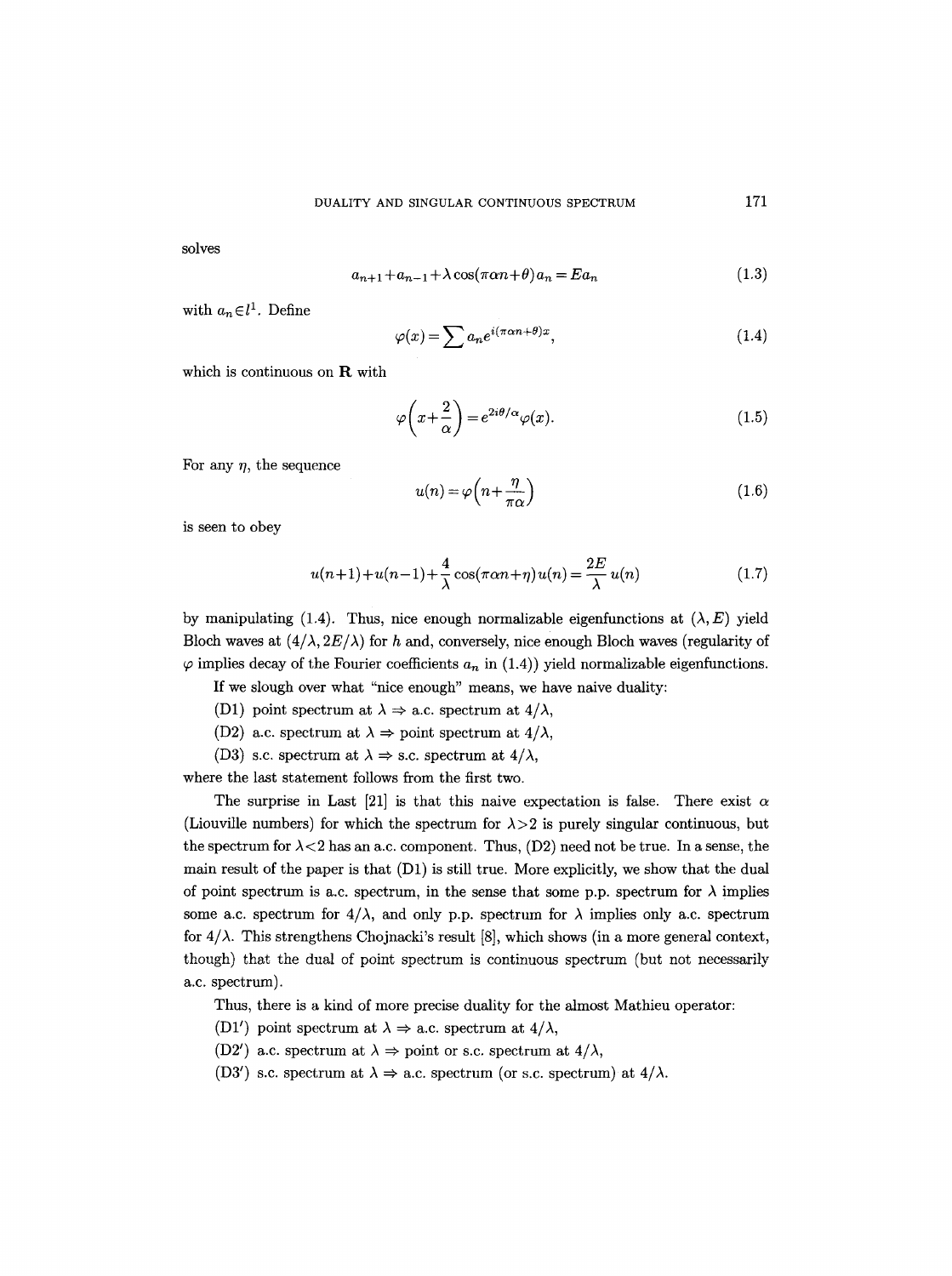It is unclear if there is any s.c. spectrum for  $\lambda < 2$ .

Note that while we prove  $(D1')$  (and thus  $(D3')$ ) we do not prove  $(D2')$ . It follows, of course, from the known results for the almost Mathieu operator, but we want to point out that this implication fails in certain more general contexts [25].

In  $\S2$ , we prove that if there is point spectrum, one can always choose the eigenvalues and eigenvectors to be measurable in  $\theta$ . That allows us to represent the set of all eigenvalues of  $h_{\lambda,\alpha,\theta}$  as a union of values of a measurable multivalued function along the trajectory of the rotation by  $\alpha$ —an object first introduced by Sinai [27].

In  $\S$ 3, we use this representation and analyze duality to show that point spectrum implies that there are spectral measures for the dual problem (at coupling  $4/\lambda$ ) so that  $d\mu_{\theta}$  is independent of  $\theta$ . Here we use some important ingredients from [9] and [25].

In  $\S4$ , we show that results of Deift-Simon [10] imply that the singular components of the spectral measures  $d\mu_{\theta}$  and  $d\mu_{\theta'}$  are a.e. disjoint. Thus, the  $\theta$ -independence of §3 implies that  $d\mu_{\theta}$  is purely absolutely continuous. We make this precise and prove Theorems  $1-3$  in §5.

A.G. is grateful for the hospitality of the Division of Physics, Mathematics and Astronomy of Caltech and the Department of Mathematics at the University of California at Irvine. S.J. and Y.L. would like to thank J. Avron for the hospitality of the Institute for Theoretical Physics at the Technion where parts of this work were done.

## 2. **Measurability of** eigenfunctions

To emphasize that "measurability" here means in Borel sense rather than up to sets of measure zero in the completed measure, we will initially discuss a setup with no measure! At the end of this section, we will link this to the almost periodic situation that is the main focus of this paper.

Let  $A<\infty$  be positive and fixed. Let  $\Omega=[-A,A]^{\mathbb{Z}}$ , that is,  $\omega\in\Omega$  is a sequence  ${\{\omega_n\}}_{n=-\infty}^{\infty}$  with  $|\omega_n| \leq A$ .  $\Omega$  is a separable compact metric space with Baire sets = Borel sets. We call these sets "measurable". For each  $\omega \in \Omega$ , define a self-adjoint operator on  $l^2(\mathbf{Z})$  by

$$
(h_{\omega}u)(n) = u(n+1) + u(n-1) + \omega_n u(n).
$$

A critical fact we will use below is that (normalizable) eigenvalues are always simple.

Given any normalized eigenvector u for  $h_{\omega}$ , we define  $j(u)$  to be the leftmost maximum for  $|u|$ , that is, that j with

$$
|u(j)| \begin{cases} \geq |u(k)| & \text{for all } k, \\ > |u(k)| & \text{for all } k < j. \end{cases}
$$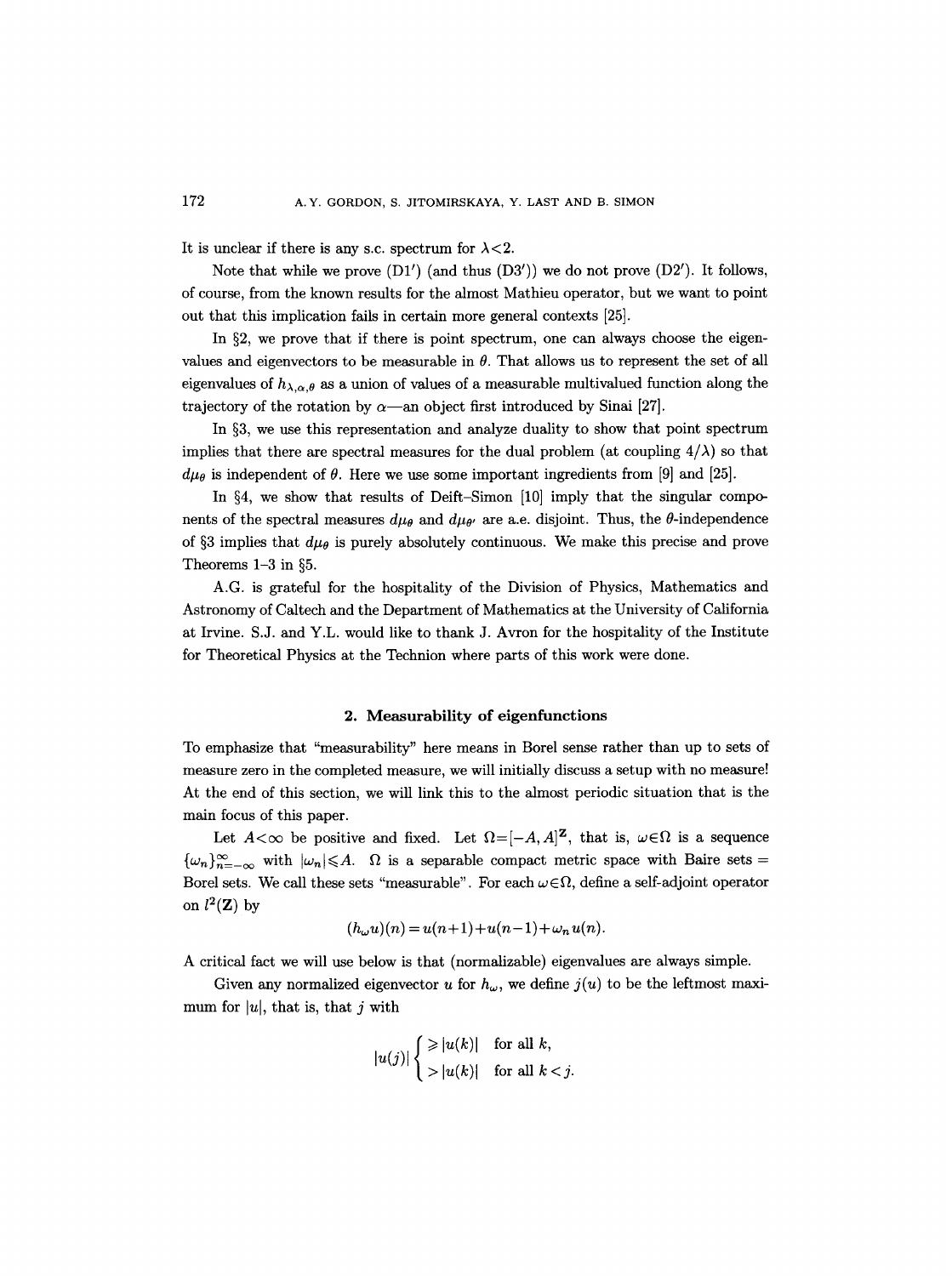We will always fix u by requiring  $u(j) > 0$ . Since  $\sum |u(k)|^2 = 1$ , we have  $u(k) \rightarrow 0$  as  $|k| \rightarrow \infty$ , so it has a leftmost maximum. If j is the leftmost maximum for u, we say that  $u$  is attached to j.

Let  $\{u_n\}$  be the collection of eigenvectors of  $h_\omega$ . Define  $N_i(\omega)$  to be the number of eigenvectors of  $h_{\omega}$  attached to j.  $N_i(\omega)$  can be finite or infinite. One of our goals below will be to prove

THEOREM 2.1.  $N_i(\omega)$  *is a measurable function on*  $\Omega$ .

Let  $\Omega_{j,k} = {\omega | N_j(\omega) \ge k}$  for  $k=1,2,...$  On  $\Omega_{j,1}$ , define  $u_1(n;\omega,j)$  to be the eigenfunction attached to j with maximal value of  $u_1(j)$ . Let  $e_1(\omega, j)$  be its eigenvalue. If there are multiple eigenfunctions attached to j with the same value of  $u_1(i)$ , pick the one with the largest energy. (Note that the Wronskian conservation implies that two eigenfunctions cannot have the same eigenvalue.) Since  $\sum_{n}|u_n(j)|^2 \leq 1$  (by Parseval's inequality for  $\delta_j$ ), there are only finitely many u's with this maximum value of  $u(j)$  and so we can pick the one with largest e.

Similarly, on  $\Omega_{j,2}$  we can define  $u_2(n; \omega, j)$  by picking the attached eigenvector with second largest  $u(j; \omega, j)$ , again breaking ties by choosing the largest energy. In this way, we define  $u_l(n;\omega,j)$  and  $e_l(\omega,j)$  on  $\Omega_{j,l}$  so that

(1)  $\{u_l(\cdot;\omega,j)\}_{l=1}^{N_j(\omega)}$  is the set of eigenvectors attached to j,

(2)  $u_l(j; \omega, j) \geq u_{l+1}(j; \omega, j)$ , and if equality holds, then  $e_l(\omega, j) > e_{l+1}(\omega, j)$ .

Extend  $u_l$  and  $e_l$  to all of  $\Omega$  by setting to 0 on  $\Omega \setminus \Omega_{i,l}$ . Then we will prove

THEOREM 2.2.  $e_l(\omega, j)$  and  $u_l(n; \omega, j)$  are measurable functions on  $\Omega$  for each fixed *l, j (and n).* 

Notice

PROPOSITION 2.3. For each  $\omega$ , *l*, *l'* and  $j \neq k$ ,

 $\boldsymbol{r}$ 

$$
\sum_{k=-\infty}^{\infty} \overline{u_l(n;\omega,j)} u_{l'}(n;\omega,k) = 0.
$$
 (2.1)

This is true because the  $u$ 's are distinct eigenfunctions (since they are attached to distinct points) and so orthogonal.

As a first preliminary to the proofs of Theorems 2.1, 2.2, we make several simplifying remarks:

(i) Without loss, we can take  $j=0$ .

(ii) Instead of looking only at eigenfunctions attached to  $j=0$ , we can look at eigenfunctions with  $u(0)\neq 0$  normalizing by  $u(0)$  > 0. If we define  $N_0(\omega)$  and  $\tilde{u}_l(n; \omega, 0)$  analogously by requiring the analog of  $(1)$  and  $(2)$ , and prove measurability, we recover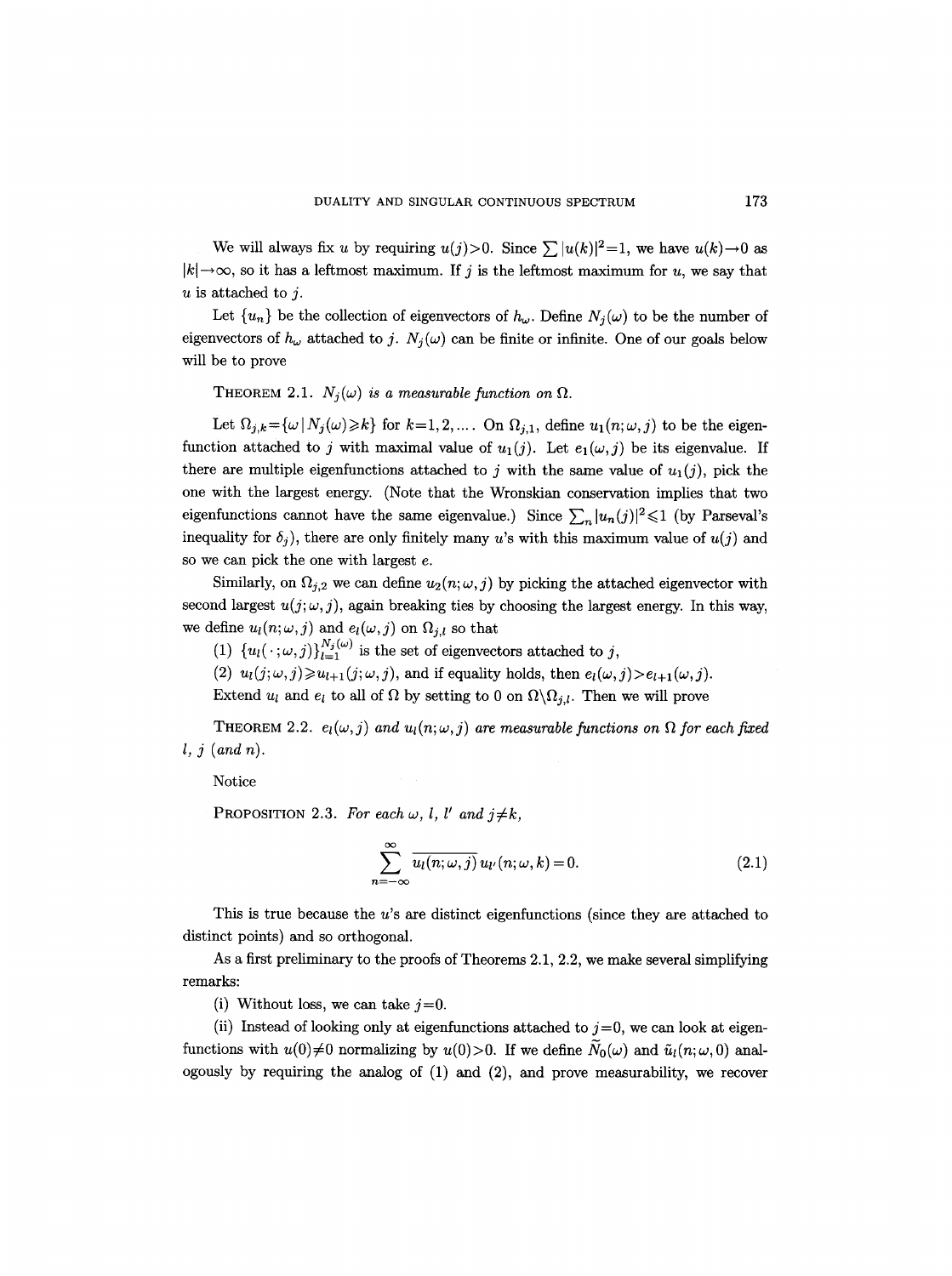Theorems 2.1, 2.2 by noting that since  $\tilde{u}_1(n;\omega,0)$  is measurable,  $\{\omega \mid \tilde{u}_1$  is attached to 0} is measurable, and similarly for  $\tilde{u}_2, \ldots$ . Then define  $u_1$  in the obvious way and see that it is measurable.

(iii) It will be convenient to deal with that multiple  $\eta$  of u with  $\eta(0)=1$ . u and  $\eta$ are related, of course, by  $\eta(n)=u(n)/u(0)$  and  $u(n)=\eta(n)/(\sum_{j=-\infty}^{\infty}|\eta(j)|^2)^{1/2}$ . By these relations, if we show that  $\eta$  is measurable, so is u. Notice that since  $u(0)=1/||\eta||$ , ordering by maximal  $u(0)$  is the same as ordering by minimal  $||\eta||$ .

*Note.* Since the passage from  $\eta$  to u involves an infinite sum, weak continuity of  $\eta$ does not imply weak continuity of  $u$ , only weak measurability. The use of  $\eta$  below is critical because it, not u, is weakly continuous.

As a second preliminary, we note a few standard facts about Borel functions.

LEMMA 2.4. Let X be a complete metric space,  $Y \subset X$  an arbitrary subspace, and *Bx , By their Borel sigma algebras. Then* 

$$
B_Y = \{ Y \cap A \mid A \in B_X \}. \tag{2.2}
$$

*Proof.* Let  $\widetilde{B}_Y$  be the right side of (2.2). Then  $B_Y \subset \widetilde{B}_Y$  since  $\widetilde{B}_Y$  is clearly a sigma algebra containing the closed sets in  $Y$  since if  $C$  is closed in  $Y$  and  $D$  is its closure in  $X$ , then  $D \cap Y = C$ . Conversely, let  $\widetilde{B}_X = \{A \subset X \mid A \cap Y \in B_Y\}$ .  $\widetilde{B}_X \supset B_X$  since  $\widetilde{B}_X$  is a sigma algebra containing the open sets. Thus,  $\widetilde{B}_Y \subset B_Y$ .

LEMMA 2.5. Let X be a complete metric space and  $Y \subset X$  with  $Y \in B_X$ , the Borel *subsets of X. Then any*  $C \in B_Y$ , the Borel subset of Y, is Borel as a subset of X.

*Proof.* By Lemma 2.4, 
$$
C = Y \cap A
$$
 with  $A \in B_X$ . Since  $Y \in B_X$ , so is  $C$ .

PROPOSITION 2.6. Let X be a complete metric and  $B<sub>X</sub>$  its Borel subsets. Let  $X=$  $\bigcup_{n=1}^{\infty} X_n$  with  $X_n \in B_X$ . Let  $f: X \to \mathbf{R}$  be such that for each n,  $f_n \equiv f \mid X_n$  is a Borel function from  $X_n$  to  $X$ . Then  $f$  is Borel.

*Proof.* Let  $(a, b) \subset \mathbb{R}$ . Then  $f^{-1}(a, b) = \bigcup_{n=1}^{\infty} f_n^{-1}(a, b)$  is Borel by Lemma 2.5.  $\Box$ 

*Example.* Let  $X=[0,1]$  and let  $f=\chi_{[1/2,1]}$  be the characteristic function of  $\left[\frac{1}{2},1\right]$ . Let

$$
X_n = \left[\frac{1}{2}, 1\right] \cup \left[0, \frac{1}{2} - \frac{1}{n}\right].
$$

Then  $f \mid X_n: X_n \to \mathbf{R}$  is continuous, so f is Borel. This example shows that Proposition 2.6 is false if a Borel function is replaced by a continuous function. This is useful to keep in mind, given the continuous function argument we use below.

As a final preliminary, we note the following elementary fact: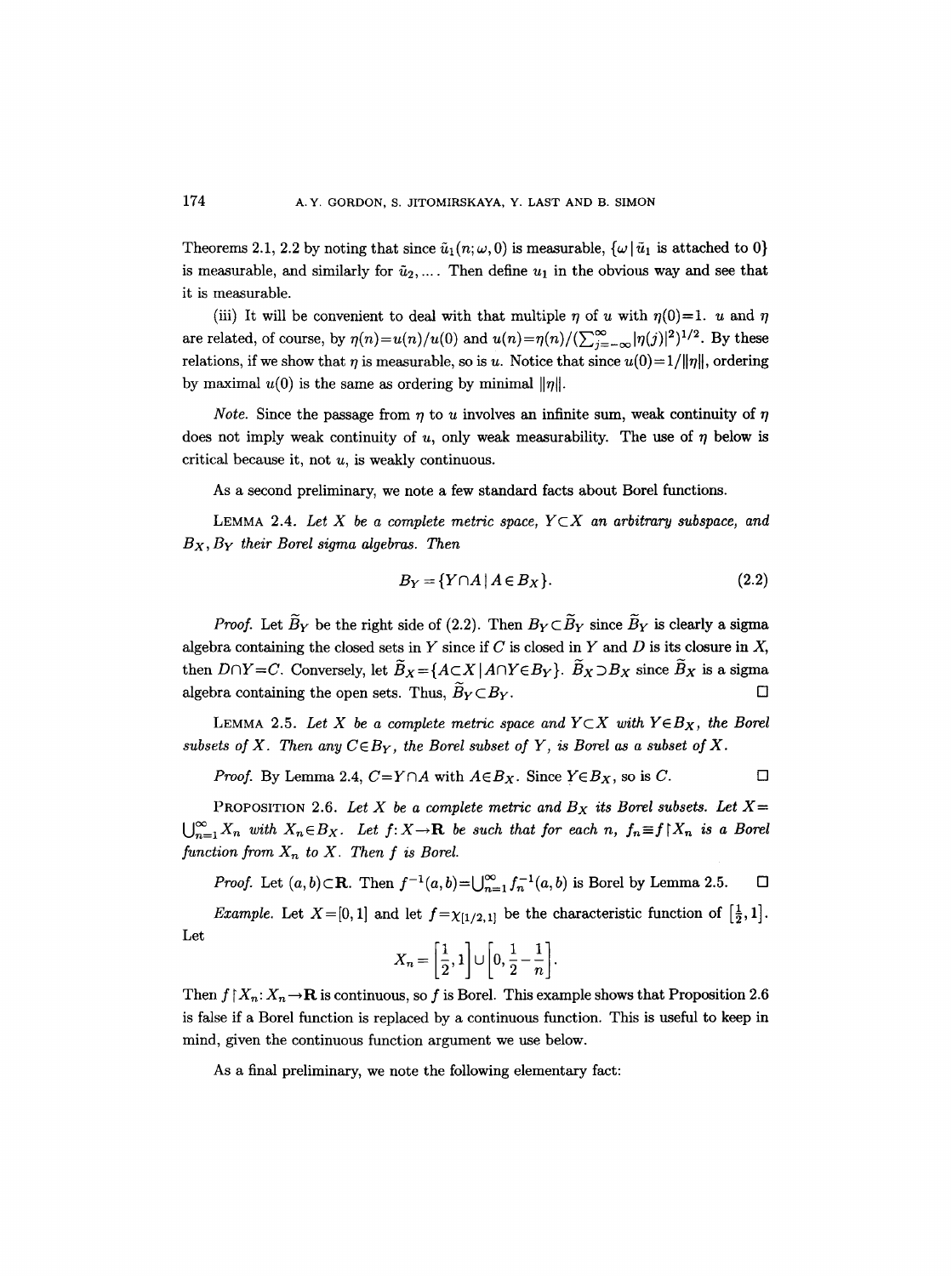PROPOSITION 2.7. Suppose that  $\omega^{(m)} \in \Omega$  and  $\omega^{(m)} \to \omega^{(\infty)}$ , and let  $h_m \equiv h_{\omega^{(m)}}$ . *Suppose that for each finite m, there is*  $n^{(m)}$  with

- (i)  $h_m \eta^{(m)} = e_m \eta^{(m)}$ ,
- (ii)  $\eta^{(m)}(0) = 1$ ,

(iii)  $\sup_{m} ||\eta^{(m)}|| \equiv C < \infty$ .

*Then there exists a subsequence*  $m_i$ ,  $\eta^{(\infty)}$  and  $e_{\infty}$  so that

- (1)  $h_{\infty} \eta^{(\infty)} = e_{\infty} \eta^{(\infty)}$ ,
- $(2)$   $\eta^{(\infty)}(0) = 1$ ,  $\|\eta^{(\infty)}\| \leq C$ ,
- (3)  $e_m \to e_\infty$ ,  $\eta^{(m_i)}(n) \to \eta^{(\infty)}(n)$  for each n.

*Proof.*  $|e_m| \leq 2+A$ , so by compactness of the unit ball of  $l^2(\mathbf{Z})$  in the weak topology, we can pick a subsequence so that  $(3)$  holds.  $(2)$  is obvious and  $(1)$  holds by taking pointwise limits in the equation (i).

In the proof below, we have to worry about three possibilities that destroy continuity of a function like  $\tilde{N}_0$ . First,  $\sup_m ||\eta^{(m)}|| = \infty$ . We will avoid this by looking at subsets with  $\|\eta\|\leq k$ , get measurability, and take k to infinity. Second, as  $\omega^{(m)}\to\omega^{(\infty)}$ , two distinct eigenvalues of  $h_m$  can converge to a single e so that  $h_{\infty}$  has fewer eigenvalues. We will avoid this by looking at subsets where eigenvalues stay at least a distance  $2^{-l}$  from each other. Then we will take l to infinity. Third, after we restrict to  $\eta$ 's with  $\|\eta\| \leq k$ , in a limit a bunch of  $\eta$ 's with  $||\eta|| \geq k$  can approach one with  $||\eta|| = k$  increasing N. We will handle this by proving semicontinuity rather than continuity as the starting point of a proof of measurability.

*Proof of Theorems* 2.1, 2.2. Let, as above,

$$
e_m(\omega) = e_m(\omega, 0)
$$
 and  $\eta_m(n; \omega) = \frac{u_m(n; \omega, 0)}{u_m(0; \omega, 0)}$ .

For each pair of positive integers  $k, p$ , define  $M_{k,p}(\omega)$  to be the maximum number of m's so that  $\|\eta_m\| \leq k$  and  $|e_m - e_{m'}| \geq 2^{-p}$ , for all  $m' \neq m$ . Since Parseval's inequality implies that  $\sum_{m} 1/||\eta_m||^2 \leq 1$ , there are at most  $k^2$  m's with  $||\eta_m|| \leq k$  and so we can determine the maximum number with  $|e_m-e_{m'}|\geqslant 2^{-p}$ .

We claim that  $S = {\omega | M_{k,p}(\omega) \geq l}$  is closed so  $M_{k,p}(\cdot)$  is measurable. For if  $\omega^{(m)} \in S$ and  $\omega^{(m)} \to \omega^{(\infty)}$ , we can use Proposition 2.7 and find  $\eta$ 's and e's for  $h_{\infty}$  by taking limits. Clearly, the limiting *e*'s still obey the condition  $|e_m - e_{m'}| \geq 2^{-p}$ . Thus, *S* is closed and  $M_{k,p}(\cdot)$  is measurable.

Now define

$$
M_{k,\infty}(\omega) = \# \text{ of } m\text{'s with } \|\eta_m\| \leq k.
$$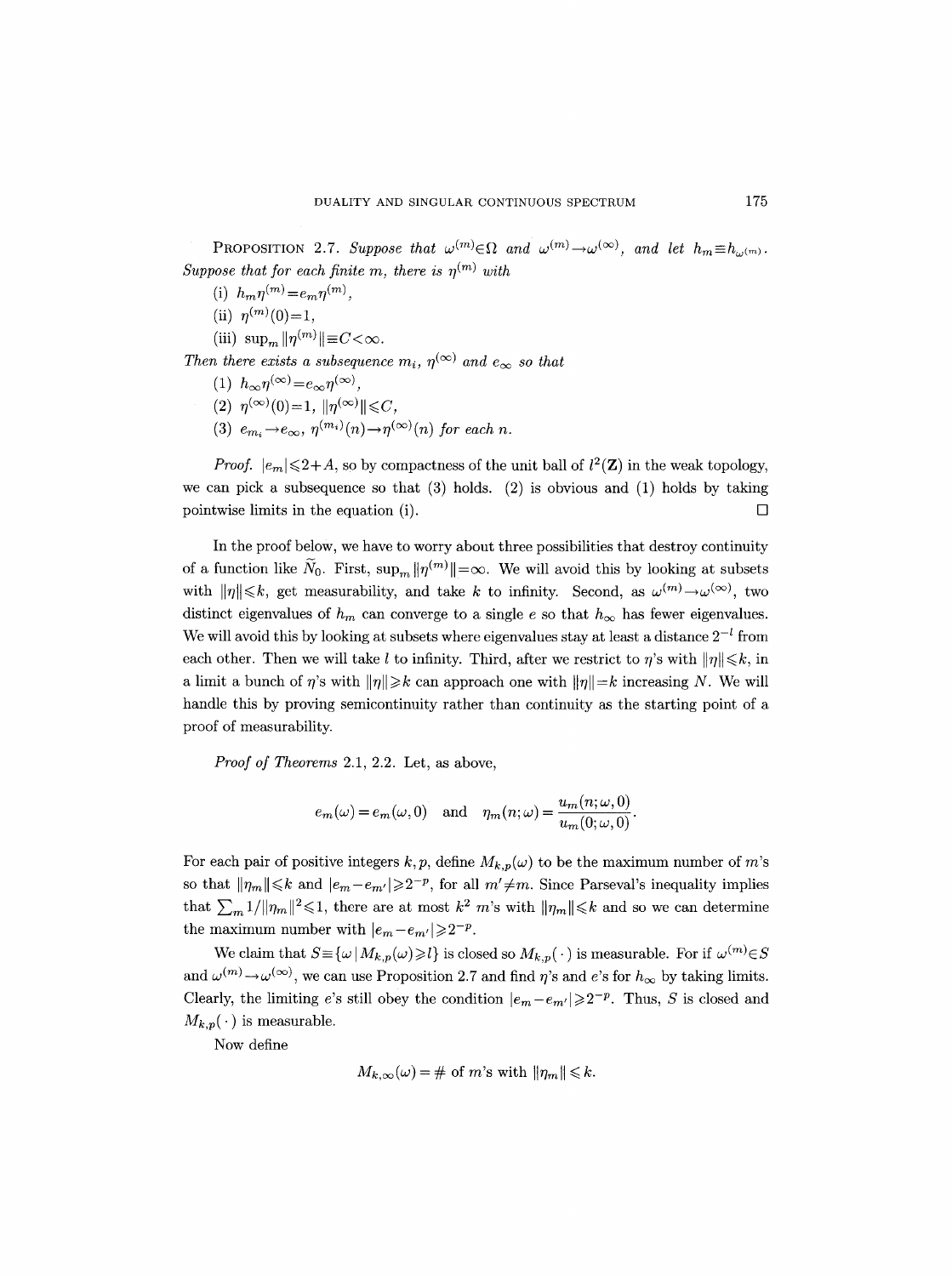Because of simplicity of the spectrum,

$$
M_{k,\infty}(\omega)=\max_p\ M_{k,p}(\omega)
$$

SO

$$
\{\omega \mid M_{k,\infty}(\omega) \geq l\} = \bigcup_{p=1}^{\infty} {\{\omega \mid M_{k,p}(\omega) \geq l\}}
$$

is an  $F_{\sigma}$ , and so  $M_{k,\infty}$  is measurable.

Next define

$$
\Sigma_{k,l,p} = \{ \omega \mid M_{k,\infty}(\omega) = M_{k,p}(\omega) = l \},
$$

the set of w's with exactly l eigenvalues with  $\|\eta_m\| \leq k$  so that  $|e_m - e_{m'}| \geq 2^{-p}$ .  $\Sigma_{k,l,p}$  is a Borel set. Let  $e_1 > ... > e_l$  be the eigenvalues and  $\eta_1, ..., \eta_l$  the eigenvectors (normalized by  $\eta_i(0)=1$ ). We claim that  $e_i$  and  $\eta_i$  are continuous on  $\Sigma_{k,l,p}$ . For if  $\omega^{(m)}\to\omega^{(\infty)}$ ,  $e_i^{(m)}$  has limit points which are distinct (as i varies) since  $|e_i^{(m)}-e_i^{(m)}|\geq 2^{-p}$ . By Proposition 2.7, these limit points must be eigenvalues of  $h_{\infty}$  with eigenvectors  $\eta_i^{(\infty)}$  obeying  $\|\eta_i^{(\infty)}\|\leq k$ and so these limit points must be the  $e_i^{(\infty)}$  since  $h_{\infty}$  has only l such eigenvalues. That is,  $e_i^{(\infty)}$  are the unique limit points of  $e_i^{(m)}$ , so  $e_i^{(m)} \rightarrow e_i^{(\infty)}$ . Similarly, the *n*'s converge by Proposition 2.7 and the uniqueness of eigenvectors.

Now let

$$
\Sigma_{k,l} = \{ \omega \mid M_{k,\infty}(w) = l \} = \bigcup_{p} \Sigma_{k,p,l}.
$$

By Proposition 2.6,  $e_i$  and  $\eta_i$  are measurable on  $\Sigma_{k,l}$ .

Now change the labeling so that instead of  $e_1 > e_2 > ... > e_l$ , we have  $||\eta_i|| \le ||\eta_{i+1}||$ with  $e_i>e_{i+1}$  if  $\|\eta_i\| = \|\eta_{i+1}\|$ . This involves a permutation  $\pi$  so that

$$
\begin{split} e_i^{(\text{new})} & = e_{\pi(i)}^{\text{old}}, \\ \eta_i^{(\text{new})} & = \eta_{\pi(i)}^{\text{old}}. \end{split}
$$

Because  $\eta_i^{(\text{old})}$  and  $e_i^{(\text{old})}$  are Borel functions, the set  $\Sigma_{k,l}^{(\pi)}$  on which a given permutation  $\pi$  is used is a Borel set.  $e_i^{(new)}$  is built out of Borel functions on each  $\Sigma^{(\pi)}$  and so we have measurability with the changed labeling.

Once we change labeling,  $e_i$ 's and  $\eta_i$ 's are defined consistently on  $\Sigma_{k,l}$  as  $k, l$  vary, and so, using Proposition 2.6, on all  $\Omega$ .

Note that although the set of all eigenvalues can be naively considered a nonmeasurable "function" of  $\omega$ , since it is invariant but nonconstant, we have shown that it admits a measurable selection.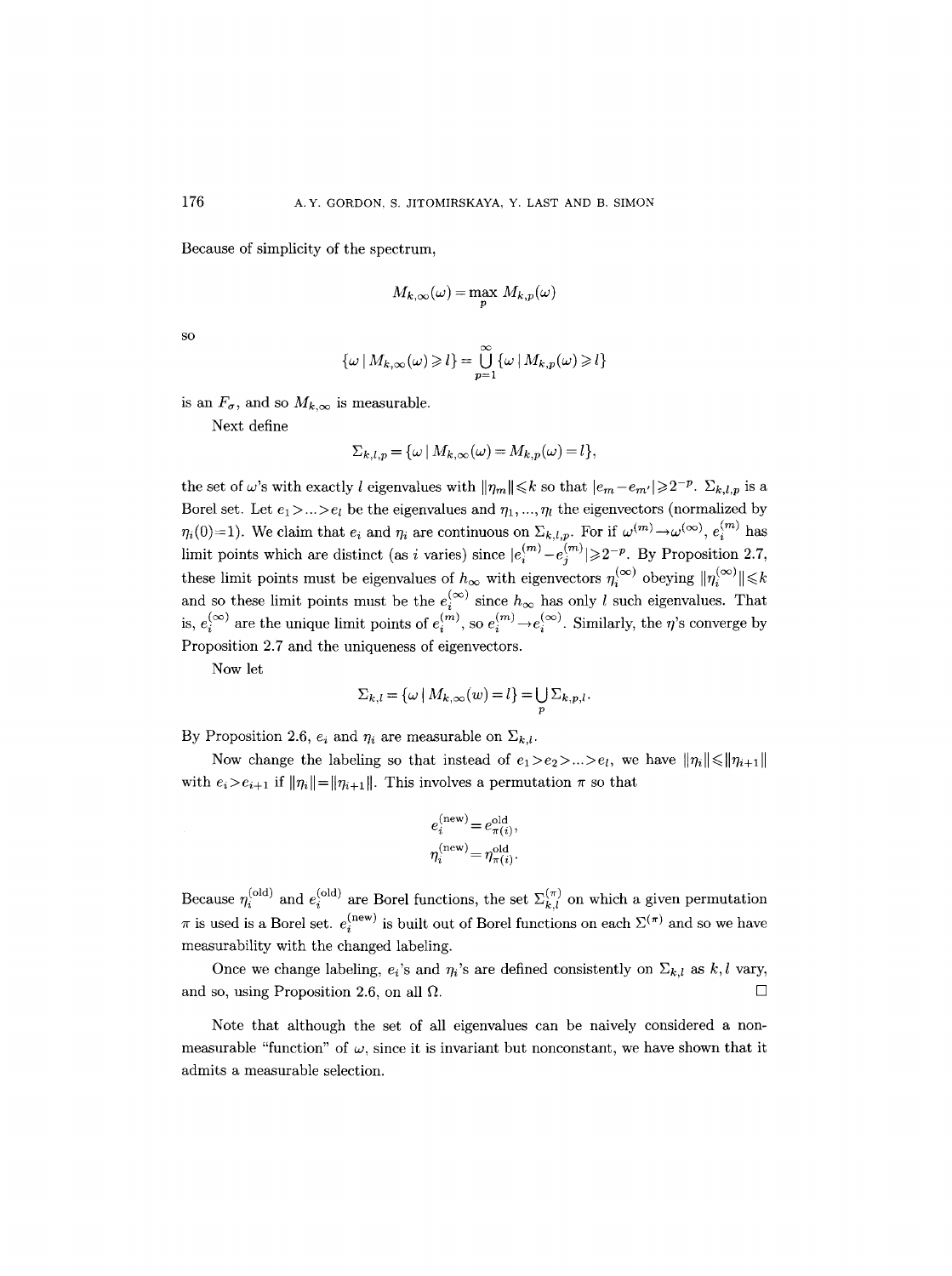As a final remark on the issue of this section, we want to rewrite (2.1) in a useful way. Taking  $\omega_n(\theta) = \lambda \cos(\pi \alpha n + \theta)$  embeds the circle  $\theta \in [0, \pi)$  into  $\Omega$ , so we define  $u_l(n; \theta) =$  $u_l(n; \theta, 0)$ , the eigenvectors with leftmost maximum at 0. Note that

$$
u_l(\cdot-j;\theta+j\alpha\pi)=u_l(\cdot;\theta,j).
$$

In particular, (2.1) becomes

$$
\sum_{n} \overline{u_{l'}(n-j;\theta+j\alpha\pi)} u_{l}(n;\theta) = 0
$$
\n(2.3)

for all *l*, *l'* (even with  $l=l'$ ) and  $j\neq 0$ . If we extend  $u_l\equiv 0$  on the set where there are not l eigenvectors with leftmost maximum at 0, then  $(2.3)$  holds for all  $\theta$ .

# 3. Duality

Fix  $\alpha$  irrational throughout this section.

Let  $H = L^2((0, 2\pi), d\theta/2\pi) \times \mathbb{Z}$ , that is, functions  $\varphi: [0, 2\pi) \times \mathbb{Z} \to \mathbb{C}$  with

$$
\sum_{n}\int |\varphi(\theta,n)|^2\frac{d\theta}{2\pi}<\infty.
$$

Define  $Q_{\lambda}$  on  $\mathcal{H}$  by

$$
(Q_{\lambda}\varphi)(\theta,n) = \varphi(\theta,n+1) + \varphi(\theta,n-1) + \lambda \cos(\pi\alpha n+\theta)\varphi(\theta,n),
$$

that is,  $Q_{\lambda}$  is the direct integral in  $\theta$  of  $h_{\alpha,\lambda,\theta}$ .

Following Chulaevsky-Delyon [9] we define  $U: \mathcal{H} \rightarrow \mathcal{H}$  by the formal expression

$$
(U\varphi)(\eta,m) = \sum_{n} \int e^{-i(\eta + \pi\alpha m)n} e^{-im\theta} \varphi(\theta,n) \frac{d\theta}{2\pi}.
$$
 (3.1)

In terms of the Fourier transform  $\hat{\varphi}(m, \eta)$  we have

$$
(U\varphi)(\eta,m) = \widehat{\varphi}(m,\eta + \pi\alpha m),\tag{3.2}
$$

which gives a precise definition even for cases where the sum in  $n$  may not converge absolutely and shows that  $U$  is unitary. Here is a precise version of Aubry duality [2], [3]: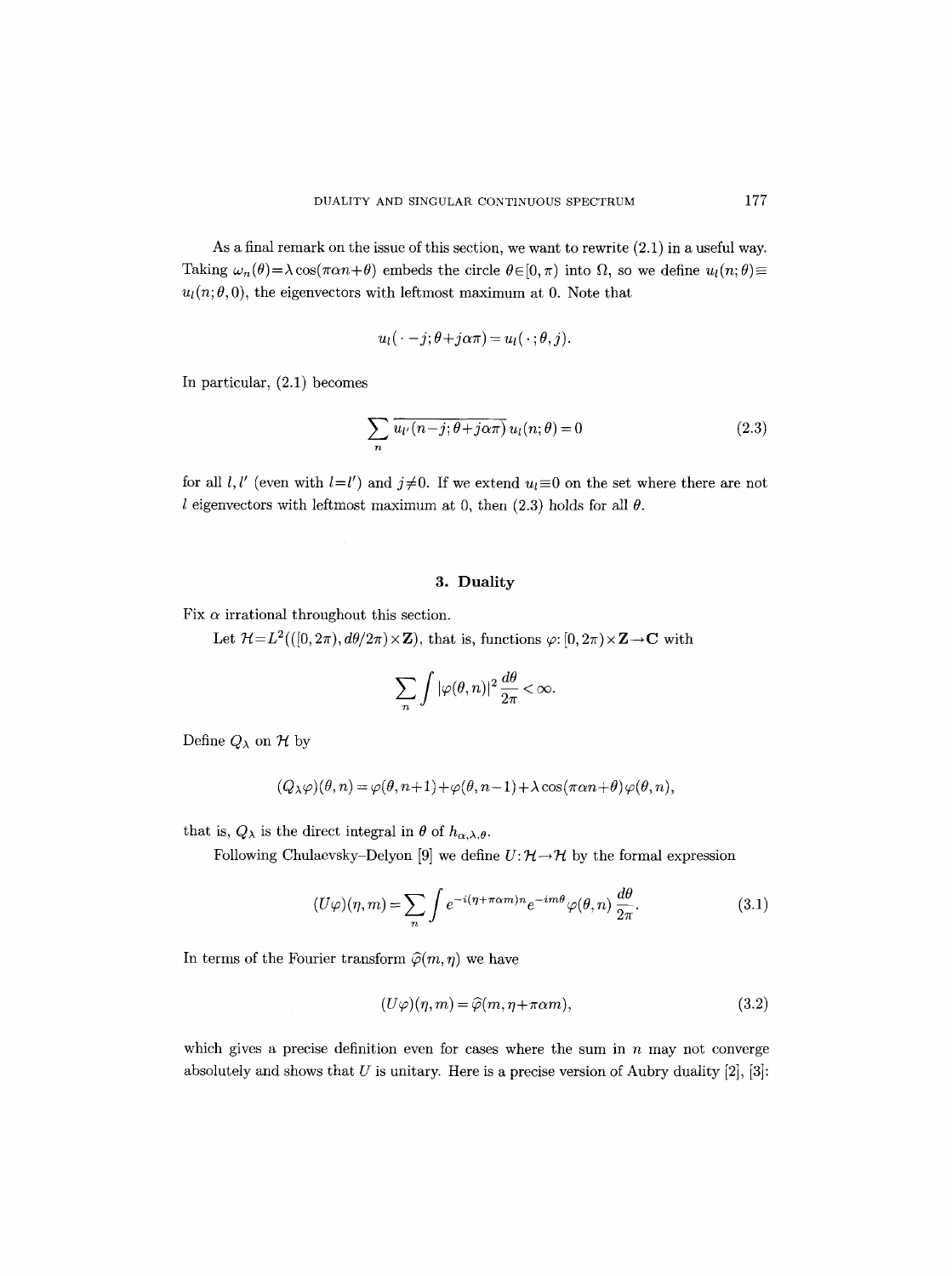THEOREM 3.1.

$$
Q_{\lambda}U = \frac{1}{2}\lambda U Q_{4/\lambda}.
$$

*Proof.* A straightforward calculation. For example, if  $(T\varphi)(\theta, n) = \varphi(\theta, n+1)$ , then  $(U^{-1}TU\varphi)(\theta,n)=e^{-i(\pi\alpha n+\theta)}\varphi(\theta,n)$  so

$$
(U^{-1}Q_{\lambda}U\varphi)(\theta,n) = 2\cos(\pi\alpha n+\theta)\varphi(\theta,n) + \frac{1}{2}\lambda[\varphi(\theta,n+1)+\varphi(\theta,n-1)]
$$
  
=  $\frac{1}{2}\lambda(Q_{4/\lambda}\varphi)(\theta,n).$ 

*Remark.* Theorem 3.1 also provides a proof of duality for the integrated density of states first rigorously proven in [4]. For let

$$
g(\theta,n)=\delta_{n0}.
$$

Then,  $Ug=g$ . Moreover, if  $k_{\lambda}(E)$  is the integrated density of states, then for any continuous function  $f$ ,

$$
\langle g, f(Q_{\lambda})g \rangle = \int f(E) \, dk_{\lambda}(E).
$$

Thus Theorem 3.1, which implies

$$
\langle g, f(Q_{\lambda}) g \rangle = \langle Ug, Uf(Q_{\lambda}) U^{-1} Ug \rangle = \langle g, f(\frac{1}{2} \lambda Q_{4/\lambda}) g \rangle,
$$

yields the duality of  $k$ .

We need one more simple calculation:

PROPOSITION 3.2. For any  $\varphi \in \mathcal{H}$ ,  $l \in \mathbb{Z}$ , define a unitary operator  $S_l$  by

$$
(S_l \varphi)(\theta, n) = \varphi(\theta + \pi \alpha l, n - l). \tag{3.3}
$$

*Then* 

$$
(US_l \varphi)(\eta, m) = e^{-il\eta}(U\varphi)(\eta, m). \tag{3.4}
$$

*Proof.* Let  $\varphi$  be such that there exists  $N_0$  with  $\varphi(n, \theta) = 0$  if  $|n| > N_0$ . Then (3.4) is a simple change of variables in the integral (3.1). Since such  $\varphi$ 's are dense and  $S_i$  is bounded, (3.4) holds for all  $\varphi$ .

PROPOSITION 3.3. Let  $\varphi \in \mathcal{H}$  so that for all  $l \neq 0$ ,  $\langle S_l \varphi, \varphi \rangle = 0$ . Then

$$
\sum_{m} |(U\varphi)(\eta,m)|^2 = g(\eta)
$$

*is a.e. independent of*  $\eta$ *.* 

*Proof.* Note that since  $U\varphi \in \mathcal{H}$ ,  $g \in L^1([0, 2\pi), d\theta/2\pi)$ . We compute  $\int e^{iln}g(\eta) d\eta/2\pi =$  $\langle U\varphi, e^{iln}U\varphi\rangle = \langle U\varphi, US_{-l}\varphi\rangle = \langle \varphi, S_{-l}\varphi\rangle = 0, l\neq 0$ , by hypothesis. By the weak-\* density of finite linear combinations of  $\{e^{il\eta}\}_{l=-\infty}^{\infty}$  in  $L^{\infty}$ , we conclude that  $g(\eta)$  is constant.  $\Box$ 

We come now to the main result of this section.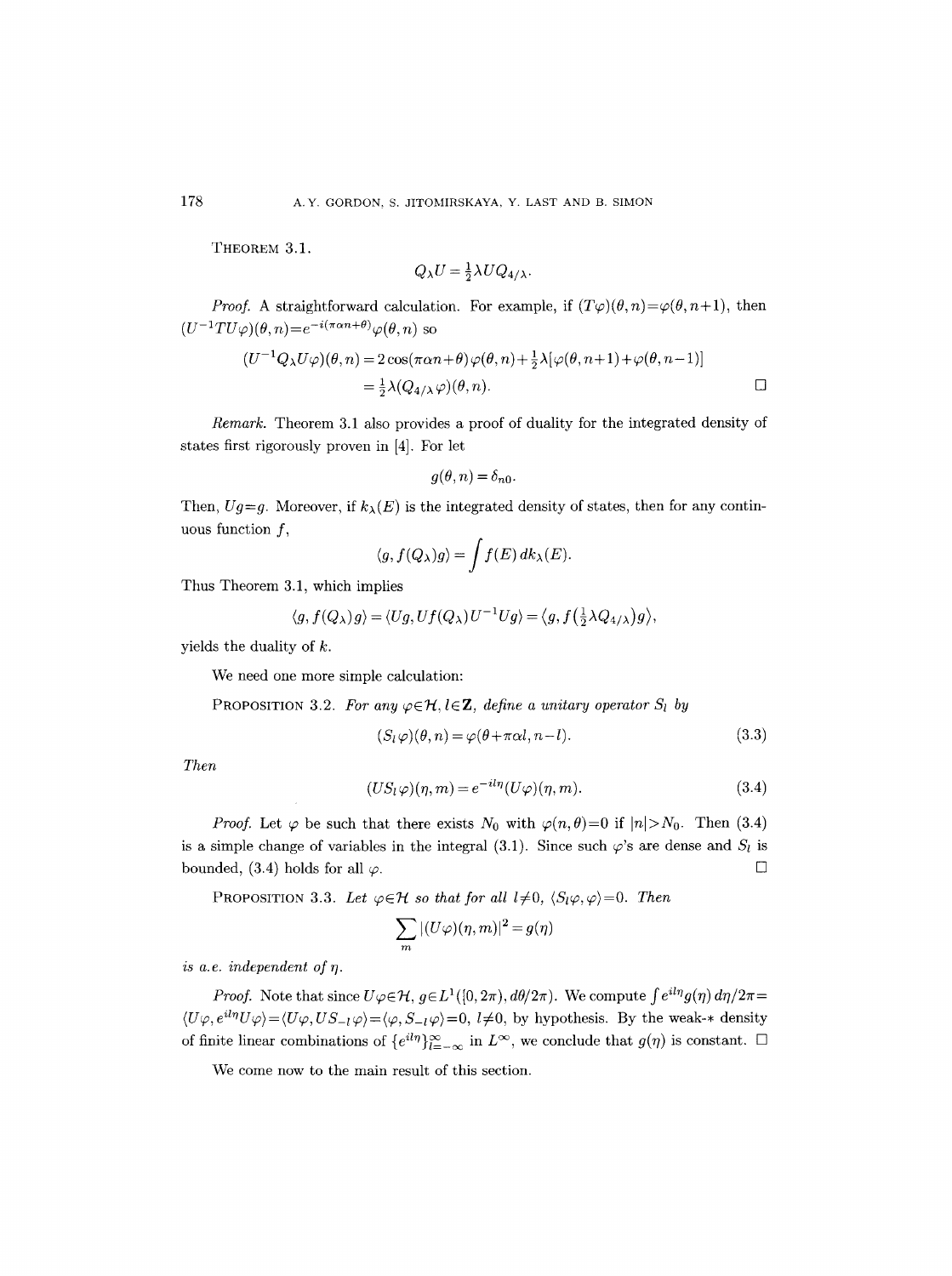THEOREM 3.4. Fix  $\lambda$  and fix  $\alpha$  irrational. Let  $u_l(\cdot; \theta, j)$  be the measurable function *described in Theorem 2.2 for the Hamiltonian*  $h_{4/\lambda,\alpha,\theta}$ . Let  $f(\theta)$  be an arbitrary function *in*  $L^2([0, 2\pi), d\theta/2\pi)$ . Let  $\varphi(\theta, n) = f(\theta)u_1(n; \theta, i)$  for some fixed l, *i*. For each *n*, let

$$
\psi_\eta(n)=(U\varphi)(\eta,n)
$$

*and let*  $d\mu_n(E)$  *be the spectral measure for Hamiltonian*  $h_{\lambda,\alpha,\eta}$  *and vector*  $\psi_n$ *. Then*  $d\mu_n$ *is a.e. q-independent.* 

*Proof.* By (2.3),  $S_k\varphi$  is orthogonal (in  $\mathcal{H}$ ) to  $\varphi$  for any  $k\neq 0$ . Moreover, since

$$
\big(F\big(\tfrac{1}{2}\lambda Q_{4/\lambda}\big)\varphi\big)(\theta,n) = F\big(\tfrac{1}{2}\lambda e_l(\theta,j)\big)\varphi(\theta,n),
$$

we have that  $S_k\varphi$ ,  $k\neq0$ , is orthogonal to  $F(Q_{4/\lambda})\varphi$  for any continuous function F. As in Proposition 3.3, we conclude that

$$
\sum_{m} \overline{(U\varphi)(\eta, m)} \left( UF\left(\frac{1}{2}\lambda Q_{4/\lambda}\right)\varphi\right)(\eta, m) \tag{3.5}
$$

is independent of  $\eta$ . But by Theorem 3.1,  $UF(\frac{1}{2}\lambda Q_{4/\lambda})=F(Q_{\lambda})U$ . So (3.5) is just  $\int F(E) d\mu_n(E)$ . Since this is a.e. *n*-independent for each continuous F (and the set of continuous F's is separable), we conclude that  $d\mu_n(E)$  is a.e. *n*-constant.  $\Box$ 

## **4. A.e. mutual singularity of the singular parts**

In this section we want to note a simple consequence of Deift-Simon [10]:

THEOREM 4.1. Let  $h_{\omega}$  be an ergodic family of Jacobi matrices and let  $d\mu_{\omega}^{s}$  be the *singular part of a spectral measure for*  $h_{\omega}$ *. Then for a.e.*  $\omega$  and  $\omega'$ ,  $d\mu_{\omega}^{s}$  and  $d\mu_{\omega'}^{s}$  are *mutually singular.* 

*Remark.* This is an analog of the celebrated result of Aronszajn [1] and Donoghue [13] of mutual singularity under rank-one perturbations; see [26].

*Proof.* Let  $G_{\omega}(n, m; z)$  be the Green function for  $h_{\omega}$  (matrix elements of  $(h_{\omega} - z)^{-1}$ ) and let  $\mathfrak{S}_{\omega}$  be the set of  $E_0$  in **R** so that

$$
\varlimsup_{\varepsilon\downarrow 0}\left\{\operatorname{Im} [G_\omega(0,0;E_0\!+\!i\varepsilon)]\!+\!\operatorname{Im} [G_\omega(1,1,E_0\!+\!i\varepsilon)]\right\}\!=\!\infty.
$$

By the theorem of de la Vallée-Poussin,  $d\mu_{\omega}^s$  is supported by  $\mathfrak{S}_{\omega}$ . Deift-Simon [10] prove that for every  $E_0 \in \mathbf{R}$ ,  $\{\omega' | E_0 \in \mathfrak{S}_{\omega'}\}$  has measure 0. Thus,

$$
\int \operatorname{meas}(\{\omega' | E_0 \in \mathfrak{S}_{\omega'}\}) d\mu_\omega(E_0) = 0,
$$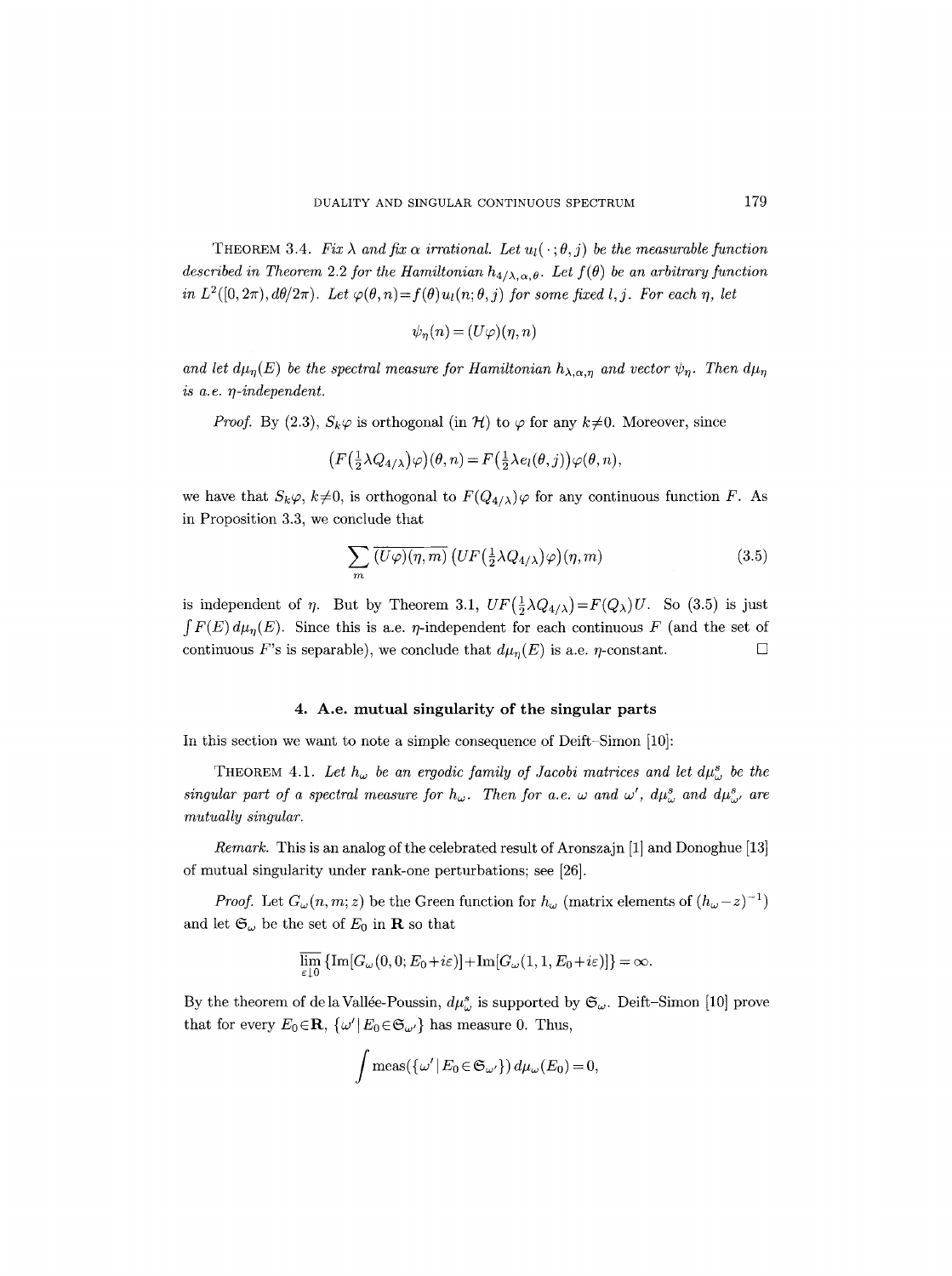and we see that

$$
\mu_{\omega}(\mathfrak{S}_{\omega'})=0
$$

for a.e.  $\omega'$ . Thus for each fixed  $\omega$ ,  $d\mu^s_{\omega'}$  is mutually singular to  $d\mu_{\omega}$  for a.e.  $\omega'$ .  $\Box$ 

*Remark.* Note that  $d\mu_{\omega}$  in Theorem 4.1 only needs to be "a spectral measure", namely, the theorem holds regardless of how it is chosen. In particular,  $d\mu_{\omega}$  can be chosen as the spectral measure for some fixed vector, or it can be chosen as the spectral measure for an  $\omega$ -dependent vector. In the next section we apply Theorem 4.1 to some particular choice of an  $\omega$ -dependent vector.

#### **5. Putting it all together**

THEOREM 5.1. Fix  $\lambda$  and fix  $\alpha$  irrational. Let  $u_l(\cdot;\theta,j)$  be the measurable function *described in Theorem 2.2 for the Hamiltonian*  $h_{4/\lambda,\alpha,\theta}$ . Let  $f(\theta)$  be an arbitrary function *in*  $L^2([0, 2\pi), d\theta/2\pi)$ . Let  $\varphi(\theta, n) = f(\theta)u_1(n; \theta, j)$  for some fixed  $l, j$ . For each  $\eta$ , let  $\psi_{\eta}(n)=(U\varphi)(\eta,n)$  and let  $d\mu_{\eta}(E)$  be the spectral measure for Hamiltonian  $h_{\lambda,\alpha,\eta}$  and *vector*  $\psi_n$ . Then  $d\mu_n$  is purely a.c. for a.e.  $\eta$ .

*Proof.* By Theorem 3.4,  $d\mu_n$  is a.e. constant. By Theorem 4.1, this means that  $d\mu_n^s$ is a.e. zero.  $\Box$ 

THEOREM 5.2. Fix  $\lambda$  and fix  $\alpha$  irrational. If  $h_{4/\lambda,\alpha,\theta}$  has point spectrum for a set *of*  $\theta$ *'s of positive measure, then*  $h_{\lambda,\alpha,\theta}$  has some a.c. spectrum for a.e.  $\theta$ .

*Remark.* It then follows by [24] that  $h_{\lambda,\alpha,\theta}$  has some a.c. spectrum for all  $\theta$ .

*Proof.*  $\{u_l(\cdot;\theta,j)\}_{l,j}$  span the point spectrum for  $h_{4/\lambda,\alpha,\theta}$ , so if there is point spectrum, some  $u_1(\cdot; \cdot, j)$  is a nonzero function in H. Thus by Theorem 5.1,  $d\mu_{\eta}$  is a.e. purely absolutely continuous. Since  $\int d\mu_n(E) d\eta = \sum_n \int |u_1(n;\theta,j)|^2 d\theta/2\pi > 0$ , we conclude that  $\int d\mu_n(E) \neq 0$  for a set of  $\eta$ 's of positive measure and so for a.e.  $\eta$  since  $d\mu_n(E)$  is a.e.  $\eta$ -independent.  $\Box$ 

THEOREM 5.3. Fix  $\lambda$  and fix  $\alpha$  irrational. If  $h_{4/\lambda,\alpha,\theta}$  has only point spectrum for *a.e.*  $\theta$ , then  $h_{\lambda,\alpha,\theta}$  has only a.c. spectrum for a.e.  $\theta$ .

*Proof.* Let  $f_m(\theta)$  be an orthonormal basis for  $L^2([0, 2\pi), d\theta/2\pi)$ . By hypothesis for a.e.  $\theta$ ,  $\{u_l(\cdot;\theta,j)\}_{l,j}$  is an orthonormal basis for  $l^2(\mathbf{Z})$  where we run over those  $l, j$  for which  $u_l(\cdot;\theta,j)\neq 0$ . It follows that if  $\varphi_{m,l,j}(\theta,n) \equiv f_m(\theta)u_l(n;\theta,j)$ , then  $\{\varphi_{m,l,j}\}_{m,l,j}$ is a complete orthogonal set (but not necessarily normalized). By the unitarity of U,  $\{U\varphi_{m,l,j}\}_{m,l,j}$  is also a complete orthogonal set. Thus for a.e.  $\eta$ ,  $\{U\varphi_{m,l,j}(\eta,\cdot)\}\$ is a complete set. But these vectors lie in the a.c. spectral subspace by Theorem 5.1.  $\Box$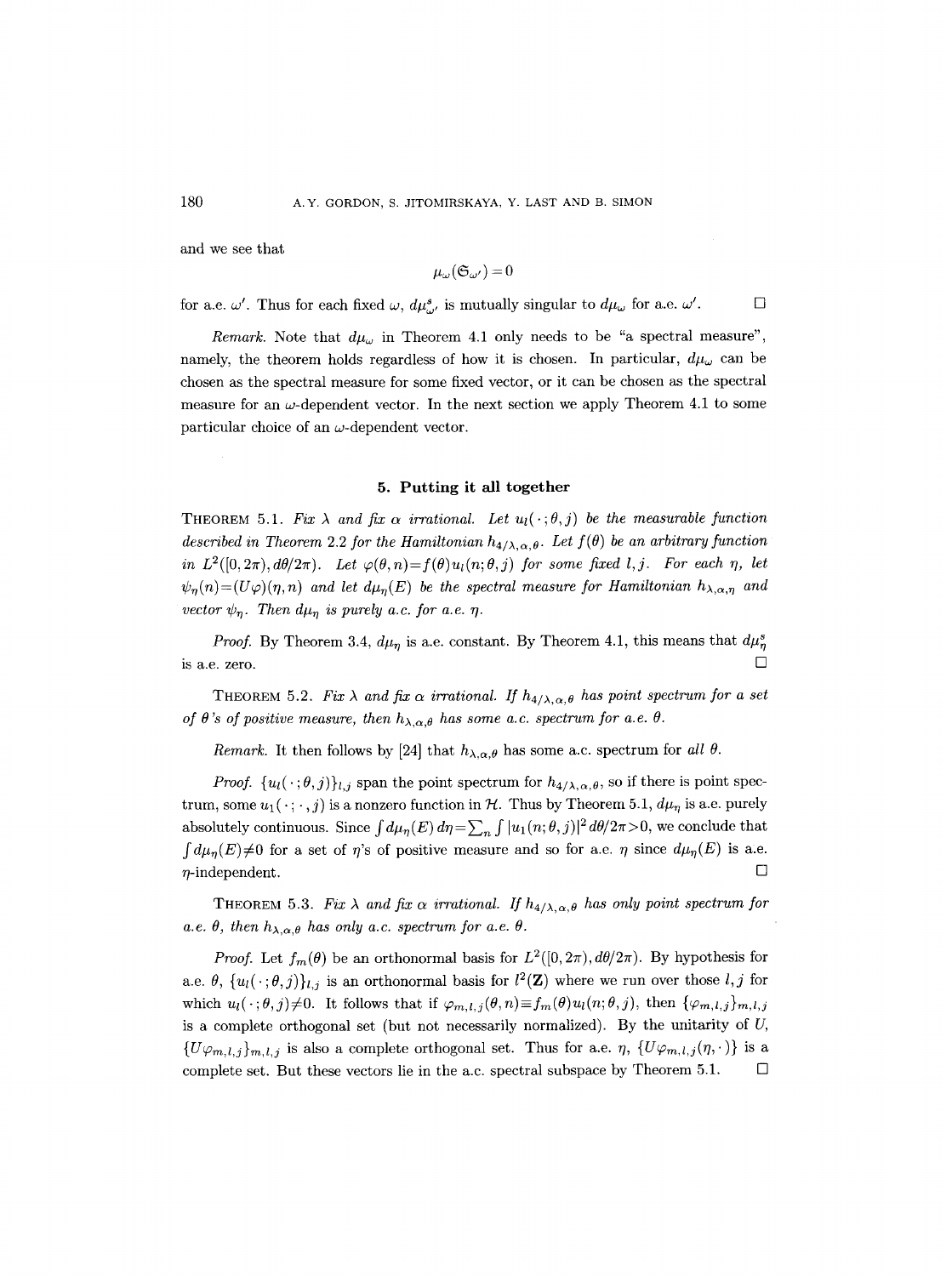*Proof of Theorem 1.* Last [22] has shown for such  $\alpha$ , the Lebesgue measure of the spectrum  $\sigma_{\lambda=2,\alpha}$  is zero. It follows that there is no a.c. spectrum for such  $\alpha$  and  $\lambda=2$ . By Theorem 5.2, there can't be any point spectrum a.e. since such point spectrum would imply a.c. spectrum. Thus for a.e.  $\theta$ , the spectrum is purely singular continuous.  $\Box$ 

*Proof of Theorem 2.* This is just a restatement of Theorem 5.3. □

*Proof of Theorem 3.* Let  $\lambda < 2$ . Then  $h_{4/\lambda,\alpha,\theta}$  has no a.c. spectrum since  $4/\lambda > 2$ (see [3], [5]). Thus by Theorem 5.2,  $h_{\lambda,\alpha,\theta}$  can have no point spectrum.

#### **References**

- [1] ARONSZAJN, N., On a problem of Weyl in the theory of Sturm-Liouville equations. *Amer. J. Math.,* 79 (1957), 597-610.
- [2] AUBRY, S., The new concept of transitions by breaking of analyticity in a crystallographic model, in *Solitons and Condensed Matter Physics (Oxford,* 1978), pp. 264 277. Springer Ser. Solid-State Sci., 8. Springer-Verlag, Berlin-New York, 1978.
- [3] AUBRY, S. & ANDRE, G., Analyticity breaking and Anderson localization in incommensurate lattices. *Ann. Israel Phys. Soc.,* 3 (1980), 133-140.
- [4] AVRON, J. & SIMON, B., Singular continuous spectrum for a class of almost periodic Jacobi matrices. *Bull. Amer. Math. Soe.,* 6 (1982), 81-85.
- [5] -- Almost periodic Schrödinger operators, II. The integrated density of states. *Duke Math. J.,* 50 (1983), 369-391.
- $[6]$  BELLISSARD, J., LIMA, R. & TESTARD, D., A metal-insulator transition for the almost Mathieu model. *Comm. Math. Phys.,* 88 (1983), 207-234.
- [7] BELOKOLOS, E.D., A quantum particle in a one-dimensional deformed lattice. Estimates of lacunae dimension in the spectrum. *Teoret. Mat. Fiz.,* 25 (1975), 344-57 (Russian).
- [8] CHOJNACKI, W., A generalized spectral duality theorem. *Comm. Math. Phys.,* 143 (1992), 527-544.
- [9] CHULAEVSKY, V. & DELYON, F., Purely absolutely continuous spectrum for almost Mathieu operators. *J. Statist. Phys.,* 55 (1989), 1279-1284.
- [10] DEIFT, P. & SIMON, B., Almost periodic Schrödinger operators, III. The absolutely continuous spectrum in one dimension. *Comm. Math. Phys.,* 90 (1983), 389-411.
- [11] DELYON, F., Absence of localization for the almost Mathieu equation. *J. Phys. A,* 20 (1987), L21-L23.
- $[12]$  DINABURG, E. & SINAI, YA., The one-dimensional Schrödinger equation with a quasiperiodic potential. *Functional Anal. Appl.,* 9 (1975), 279 289.
- [13] DONOGHUE, W., On the perturbation of the spectra. *Comm. Pure Appl. Math.,* 18 (1965), 559-579.
- [14] FRÖHLICH, J., SPENCER, T. & WITTWER, P., Localization for a class of one-dimensional quasi-periodic Schrödinger operators. *Comm. Math. Phys.*, 132 (1990), 5-25.
- [15] GESZTESY, F. & SIMON, B., The xi function. *Acta Math.*, 176 (1996), 49–71.
- [16] GOLDSTEIN, M., Laplace transform method in perturbation theory of the spectrum of Schrödinger operators, II. One-dimensional quasi-periodic potentials. Preprint, 1992.
- [17] HELFFER, B. & SJÖSTRAND, J., Semi-classical analysis for Harper's equation, III. Cantor structure of the spectrum. *Mém. Soc. Math. France* (*N.S.*), 39 (1989), 1-139.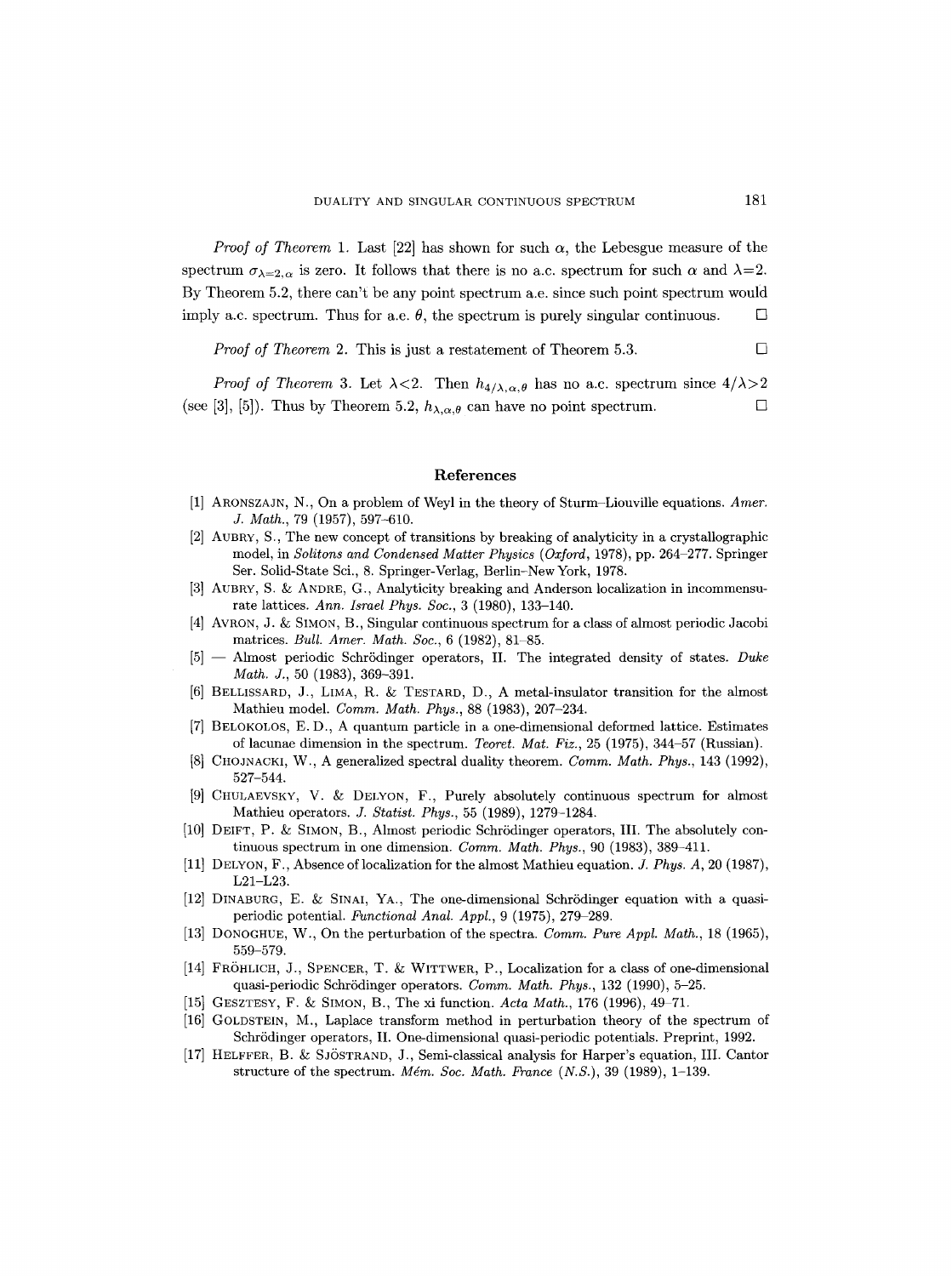- [18] JITOMIRSKAYA, S., Anderson localization for the almost Mathieu equation: A nonperturbative proof. *Comm. Math. Phys.,* 165 (1994), 49-57.
- [19] -- Almost everything about the almost Mathieu operator, II, in *XIth International Congress of Mathematical Physics (Paris,* 1994), pp. 373-382. Internat. Press, Cambridge, MA, 1995.
- [20] JITOMIRSKAYA, S. & SIMON, B., Operators with singular continuous spectrum, III. Almost periodic Schrödinger operators. *Comm. Math. Phys.*, 165 (1994), 201-205.
- [21] LAST, Y., A relation between a.c. spectrum of ergodic Jacobi matrices and the spectra of periodic approximants. *Comm. Math. Phys.,* 151 (1993), 183-192.
- [22] -- Zero measure for the almost Mathieu operator. *Comm. Math. Phys.,* 164 (1994), 421- 432.
- [23] -- Almost everything about the almost Mathieu operator, I, in *XIth International Congress of Mathematical Physics (Paris,* 1994), pp. 366-372. Internat. Press, Cambridge, MA, 1995.
- $[24]$  LAST, Y. & SIMON, B., Eigenfunctions, transfer matrices, and a.c. spectrum of one-dimensional Schrödinger operators. Preprint.
- [25] MANDELSHTAM, V. & ZHITOMIRSKAYA, S.,  $1D$ -quasiperiodic operators. Latent symmetries. *Comm. Math. Phys.,* 139 (1991), 589-604.
- [26] SIMON, B., Spectral analysis of rank one perturbations and applications, in *Mathematical Quantum Theory,* II. *SchrSdinger Operators (Vancouver, BC,* 1993), pp. 109-149. CRM Proc. Lecture Notes, 8. Amer. Math. Soc., Providence, RI, 1995.
- [27] SINAI, YA., Anderson localization for one-dimensional Schrödinger operator with quasiperiodic potential. *J. Statist. Phys.,* 46 (1987), 861-909.